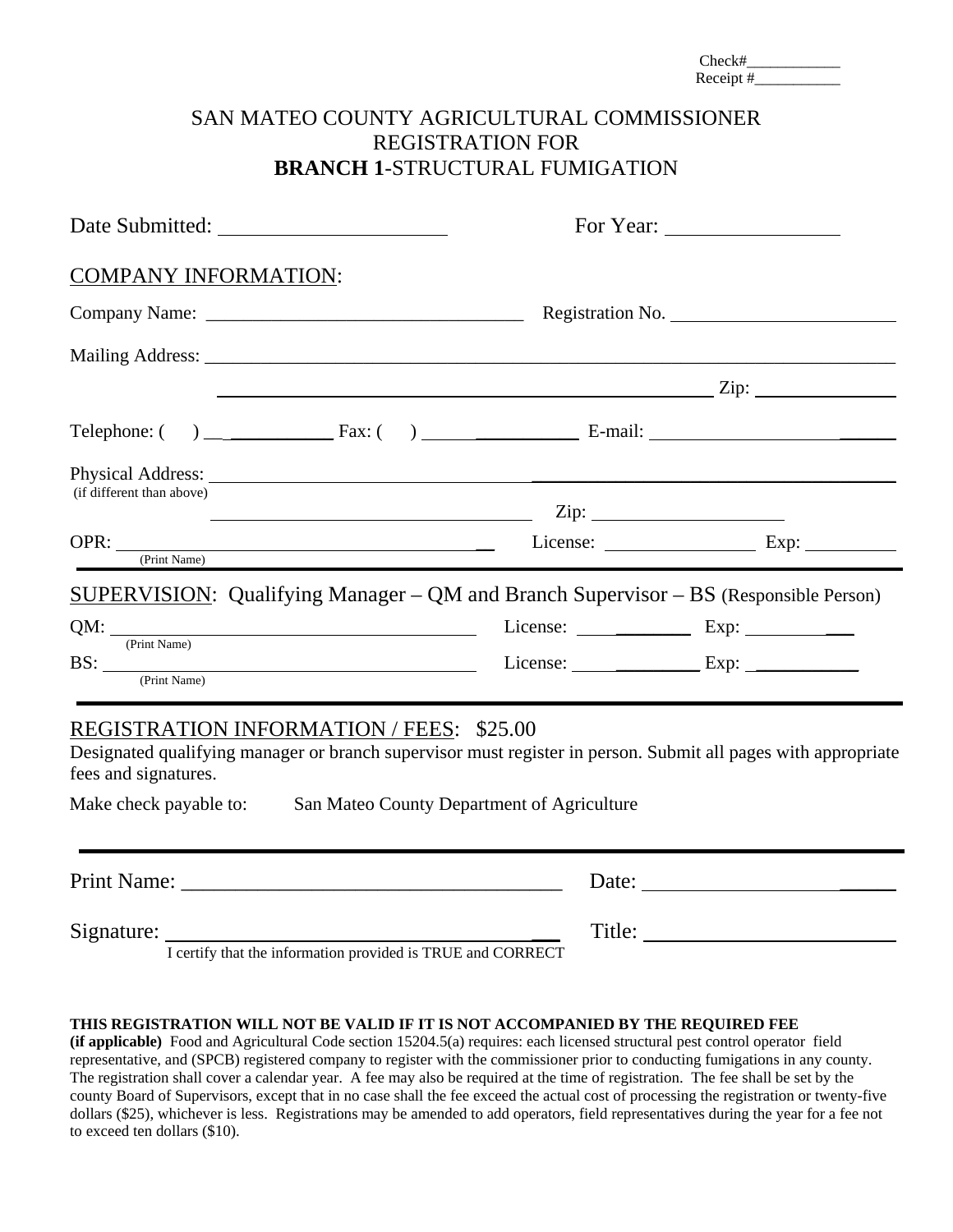# SAN MATEO COUNTY AGRICULTURAL COMMISSIONER REGISTRATION FOR **BRANCH 1** – STRUCTURAL FUMIGATION

### **ADDITIONAL BRANCH LOCATIONS**

| 1) BRANCH OFFICE (list all) performing work in the San Mateo County:                                                                                                                                                                           |                  |                                                                                                                                                                                                                                                                                                                                                     |  |  |  |
|------------------------------------------------------------------------------------------------------------------------------------------------------------------------------------------------------------------------------------------------|------------------|-----------------------------------------------------------------------------------------------------------------------------------------------------------------------------------------------------------------------------------------------------------------------------------------------------------------------------------------------------|--|--|--|
|                                                                                                                                                                                                                                                |                  | Registration No.                                                                                                                                                                                                                                                                                                                                    |  |  |  |
|                                                                                                                                                                                                                                                |                  | Zip:                                                                                                                                                                                                                                                                                                                                                |  |  |  |
| Telephone: (                                                                                                                                                                                                                                   |                  |                                                                                                                                                                                                                                                                                                                                                     |  |  |  |
| SUPERVISION: Qualifying Manager - QM and Branch Supervisor (Responsible Person)-BS                                                                                                                                                             |                  |                                                                                                                                                                                                                                                                                                                                                     |  |  |  |
| $QM:$ $\frac{QM:}{(Print Name)}$ License: Exp: $\frac{1}{(Print Name)}$                                                                                                                                                                        |                  |                                                                                                                                                                                                                                                                                                                                                     |  |  |  |
| $\text{BS:}\_\_\text{(Print Name)}$ License: $\_\_\_\text{Exp:}\_\_\_\_\text{Exp:}\_\_\_\_\_\_\$                                                                                                                                               |                  |                                                                                                                                                                                                                                                                                                                                                     |  |  |  |
| 2) BRANCH OFFICE:                                                                                                                                                                                                                              |                  |                                                                                                                                                                                                                                                                                                                                                     |  |  |  |
|                                                                                                                                                                                                                                                |                  | Registration No.<br>$\mathsf{Zip}\_\_$                                                                                                                                                                                                                                                                                                              |  |  |  |
| Telephone: (                                                                                                                                                                                                                                   |                  | $\frac{1}{2}$ Fax: ( )                                                                                                                                                                                                                                                                                                                              |  |  |  |
| <b>SUPERVISION:</b> Qualifying Manager – QM and Branch Supervisor (Responsible Person)-BS                                                                                                                                                      |                  |                                                                                                                                                                                                                                                                                                                                                     |  |  |  |
| (Print Name)                                                                                                                                                                                                                                   |                  |                                                                                                                                                                                                                                                                                                                                                     |  |  |  |
| BS: <u>(Print Name)</u> License: <u>Channel</u> License: <u>Channel Bischer Bischer Bischer Bischer Bischer Bischer Bischer Bischer Bischer Bischer Bischer Bischer Bischer Bischer Bischer Bischer Bischer Bischer Bischer Bischer Bische</u> |                  |                                                                                                                                                                                                                                                                                                                                                     |  |  |  |
| 3) BRANCH OFFICE:                                                                                                                                                                                                                              |                  |                                                                                                                                                                                                                                                                                                                                                     |  |  |  |
|                                                                                                                                                                                                                                                | Registration No. |                                                                                                                                                                                                                                                                                                                                                     |  |  |  |
|                                                                                                                                                                                                                                                | $\mathsf{Zip}\_$ |                                                                                                                                                                                                                                                                                                                                                     |  |  |  |
| Telephone: (                                                                                                                                                                                                                                   | Fax: $($         | $\begin{picture}(150,10) \put(0,0){\line(1,0){10}} \put(15,0){\line(1,0){10}} \put(15,0){\line(1,0){10}} \put(15,0){\line(1,0){10}} \put(15,0){\line(1,0){10}} \put(15,0){\line(1,0){10}} \put(15,0){\line(1,0){10}} \put(15,0){\line(1,0){10}} \put(15,0){\line(1,0){10}} \put(15,0){\line(1,0){10}} \put(15,0){\line(1,0){10}} \put(15,0){\line($ |  |  |  |
| SUPERVISION: Qualifying Manager – QM and Branch Supervisor (Responsible Person)-BS                                                                                                                                                             |                  |                                                                                                                                                                                                                                                                                                                                                     |  |  |  |
| (Print Name)                                                                                                                                                                                                                                   |                  |                                                                                                                                                                                                                                                                                                                                                     |  |  |  |
| BS:<br>(Print Name)                                                                                                                                                                                                                            |                  |                                                                                                                                                                                                                                                                                                                                                     |  |  |  |